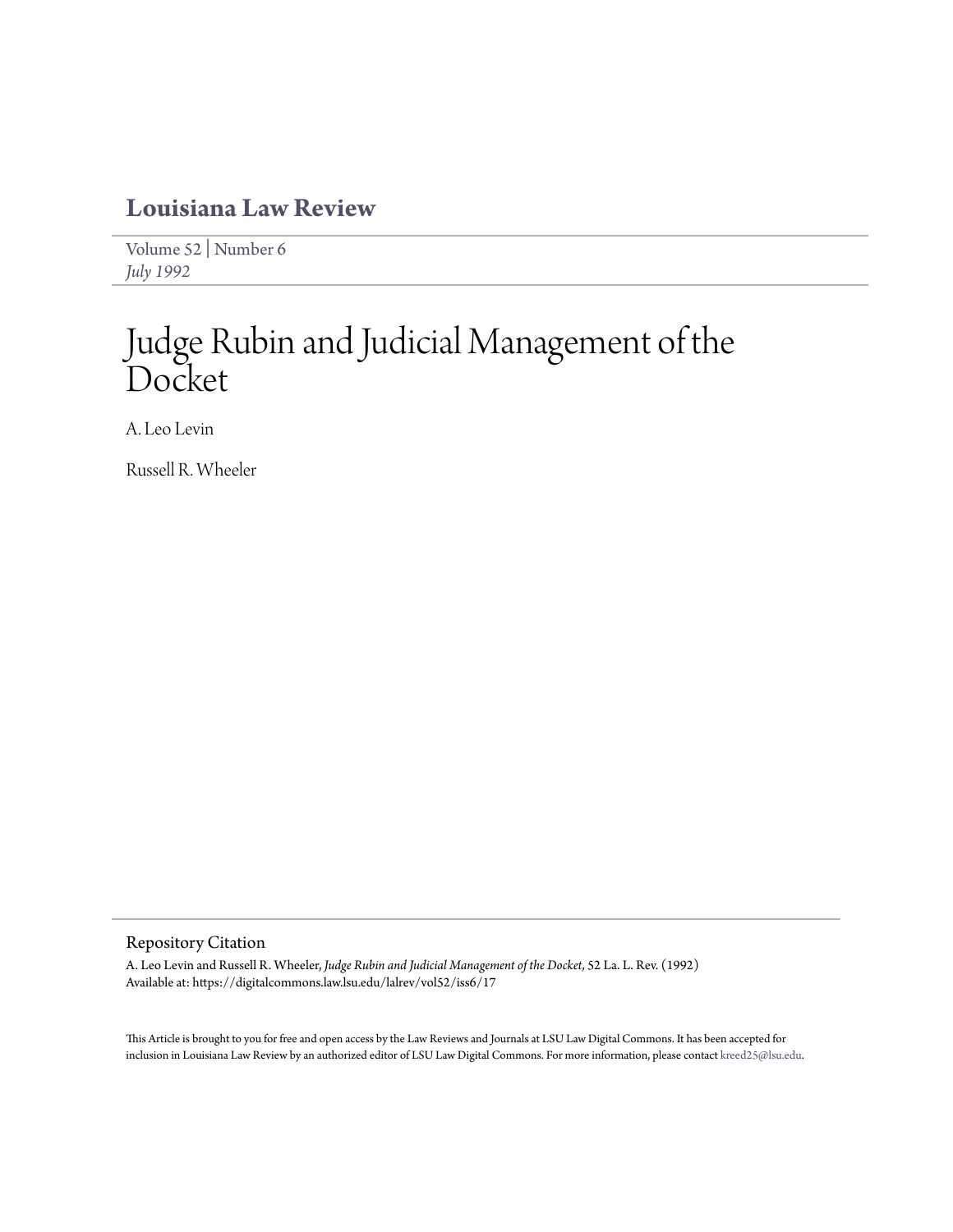# **Judge Rubin and Judicial Management of the Docket**

# *A. Leo Levin\** and *Russell R. Wheeler\*\**

Judge Alvin Rubin was both mentor and friend to each of us.

He was, of course, a friend and mentor to countless federal judges. He shared with newly-appointed colleagues techniques of the craft, but in the process he also shared his vision of the heights to which they might aspire. He always had time for litigants and for the legal profession. He was an important and influential voice in the formative days of the Council on Legal Education for Professional Responsibility, which had a profound impact on clinical education in the nation's law schools. He routinely advised the lawyers before him that the court "is available for conferences of any kind up to the moment trial is to start, and will usually meet with counsel if necessary the evening prior to trial."<sup>1</sup> He was also friend and mentor to those who studied the law from the perspective of other disciplines. More than a few social scientists are in his debt for the time and insight he shared with them. Friends sought out the judge and his wife of so many years, Janice, for wisdom as well as the more usual rewards of friendship.

But Alvin Rubin was first of all a judge, and what greater tribute than to be hailed **by** a colleague as the exemplification of the Biblical ideal!<sup>2</sup> Our effort here is a modest one, to examine his contribution to what might seem to some a prosaic detail in the business of judging: case management. As prosaic as it might seem to some, it was not prosaic to Judge Rubin. One of his many contributions to the federal judiciary and-more important, he would emphasize-to the litigants and the public who rely on the federal judiciary, was to help develop ways **by** which federal trial judges could manage their dockets to promote the just, speedy, and inexpensive disposition of litigation called for **by** Rule **1** of the Federal Rules of Civil Procedure.

Copyright **1992, by LOuISiANA LAW REVIEW.**

**<sup>\*</sup>** Leon Meltzer Professor Emeritus, University of Pennsylvania School of Law, B.A. Yeshiva; **J.D.,** Pennsylvania.

**<sup>\*\*</sup>** Deputy Director, Federal Judicial Center, B.A., Augustana; Ph.D., University of Chicago.

**<sup>1.</sup>** Alvin B. Rubin, The Managed Calendar: Some Pragmatic Suggestions About Achieving the Just, Speedy, and Inexpensive Determination of Civil Cases in Federal Courts, 4 **J.** Sys. **J. 135,** 144 **(1978)** [hereinafter Rubin, Calendar].

<sup>2.</sup> See Edith H. Jones, **A** Farewell to Judge Alvin B. Rubin, **70** Tex. L. Rev. **I (1991).**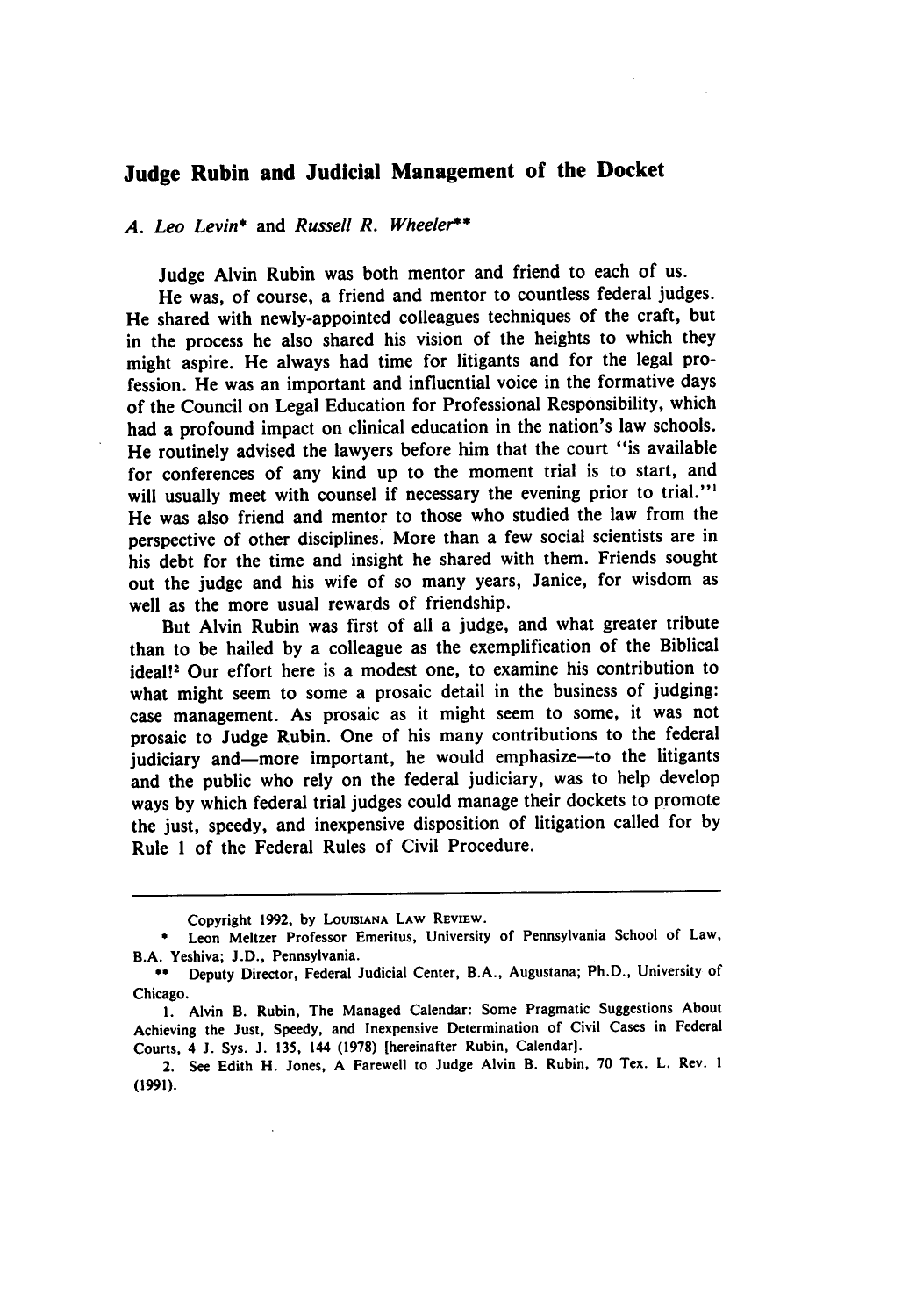### *The Mid-1960s Interest in the Legal Process*

He became a judge in **1966,** at a time when the federal courts' role in American society was vastly different than could have been imagined even a generation earlier and subject to widespread professional and political debate. There was also, **by** the time of his appointment, growing interest in the practical workings of courts and of the needs of litigants. The Supreme Court helped promote that interest **by** broadening the constitutional dimension of criminal procedure. The **1967** report of the President's Commission on Law Enforcement and Administration of Justice tapped the current thinking of numerous practitioners and students of the criminal justice system.' Interest in criminal procedure in turn heightened interest in civil procedure. Parts of the legal academy were producing quantitative research on civil case processing<sup>4</sup> and jury behavior.'

The federal courts came in for their share of attention-attention to their administration as well as their decisions. This was the decade of the Criminal Justice Act of 1964,<sup>6</sup> the Bail Reform Act of 1966,<sup>7</sup> the Jury Selection and Service Act of **1968,8** and the Federal Magistrates Act<sup>9</sup> of the same year. Chief Justice Earl Warren, known best for the constitutional revolution that occurred during his tenure, pleaded for attention to the administration as well as the substance of the law. "The most important **job** of the courts today," he said at the time, "is not to decide what the substantive law is, but to work out ways to move the cases along and relieve court congestion."<sup>10</sup> But doing that required more than "a continuous tinkering in order to remedy every little outcropping of inefficiency."" The need was for "improved methods of adjusting caseloads, dispatching litigation for hearing, resolving complicated issues, eliminating non-essential ones, increasing courtroom efficiency, and [achieving] dispatch in decision making and appeal."<sup>12</sup>

- **6.** Criminal Justice Act of 1964, Pub. L. No. **88-455, 78** Stat. **552** (1964).
- **7.** Bail Reform Act of **1966,** Pub. L. No. **89-465, 80** Stat. 214 **(1966).**
- **8.** Jury Selection and Service Act of **1968,** Pub. L. No. 90-274, **82** Stat. **53 (1968).**
- **9.** Federal Magistrates Act, Pub. L. No. **90-578, 82** Stat. **1107 (1968).**

12. **Id.** at 1046.

**<sup>3.</sup>** President's Commission on Law Enforcement and Administration of Justice, The Challenge of Crime in a Free Society **(1967).**

<sup>4.</sup> See, e.g., **A.** Leo Levin **&** Edward **A.** Woolley, Dispatch and Delay: **A** Field Study of Judicial Administration in Pennsylvania **(1961)** [hereinafter Levin **&** Woolley]; Maurice Rosenberg, The Pretrial Conference and Effective Justice: **A** Controlled Test in Personal Injury Litigation (1964).

**<sup>5.</sup>** Harry Kalven, Jr. **&** Hans Zeisel, The American Jury **(1966).**

**<sup>10.</sup>** Quoted in Fred F. Graham, Warren, Justice **15** Years, to Seek Speed in Courts, New York Times, Sept. **30, 1968** at **I.**

**<sup>11.</sup>** Earl Warren, The Problem of Delay: **A** Task for Bench and Bar Alike, 44 **A.B.A.J. 1043 (1958).**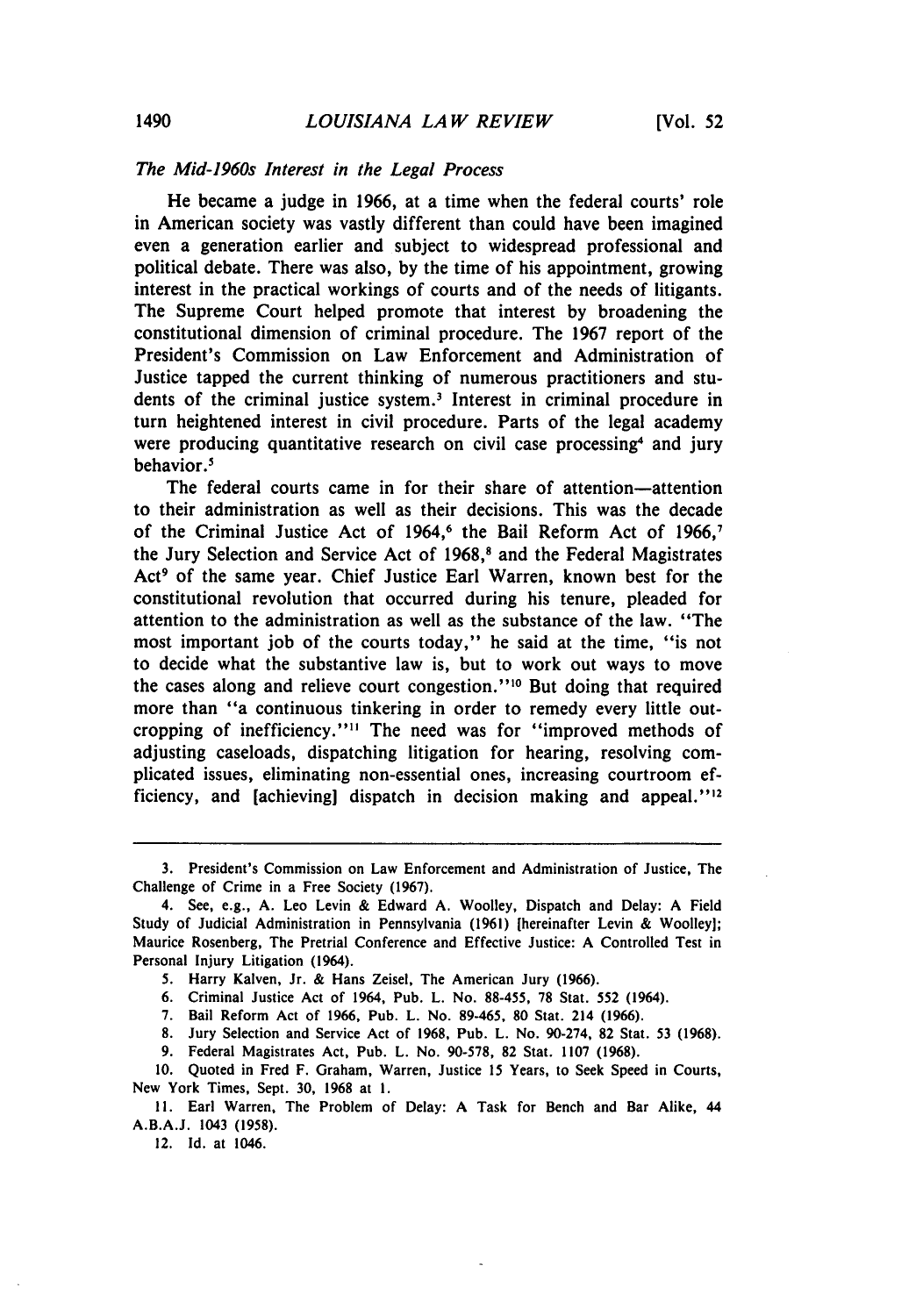Judge Rubin did much to **fill** the need that Chief Justice Warren outlined.

#### *Judge Rubin's Forums*

Judge Rubin's active extrajudicial career looked within the federal judiciary as well as outside it, to the law schools and the profession. His national service on the federal judicial administrative structure included membership from **1969** to **1975** on the Subcommittee on Judicial Statistics and from **1978** to 1984 on the parent Committee on Court Administration, then the major forum in which the judiciary developed its legislative program and oversaw the management of numerous administrative housekeeping matters involved in the operation of a large national court system. He chaired a special Judicial Conference Subcommittee to Examine Possible Alternatives to Jury Trials in Complex Protracted Civil Cases.

From **1987** until **1989,** he was a member of the Board of the Federal Judicial Center, the federal courts' research and education agency, created in response to a request that the United States Judicial Conference made to Congress in the same year that Alvin Rubin became a federal judge.<sup>13</sup> His service on the Board capped a long tenure of involvement with the Center's research and educational activities. He lectured at least twenty-six times in Center educational programs from the early 1970s through **1987.** These lectures included regular participation in the Center's most well-known and important service for the federal courts, its orientation seminars for newly appointed district judges.<sup>14</sup> He also joined Judges Richard Arnold and Carol Los Mansmann and then-Judge Anthony Kennedy in a specially produced video program to help new appellate judges learn how to function as members of a multi-judge court and how to manage their chambers. Finally, Judge Rubin and one of his former law clerks authored the Center's Law Clerk Handbook."' This project, which Judge Rubin proposed and for which he volunteered, reflects not only the close regard in which he held his clerks, but, perhaps more to the point of this article, his willingness to deal with prosaic details, hardly exciting intellectually or likely to attract praise or attention from the academy or the bar, and yet important to the smooth functioning of the system.

**<sup>13.</sup>** Federal Judicial Center Act, Pub. L. No. **90-219, 81** Stat. 664 **(1967); 28 U.S.C.** §§ 620-29 (1968). See Russell R. Wheeler, Empirical Research and the Politics of Judicial Administration: Creating the Federal Judicial Center, **51** Law **&** Contemp. Probs., Summer **1988,** at **31.**

<sup>14.</sup> Based on records maintained **by** and on file at the Federal Judicial Center Information Service Office.

**<sup>15.</sup>** The most recent edition is Alvin B. Rubin **&** Laura B. Bartell, Law Clerk Handbook: **A** Handbook for Law Clerks to Federal Judges (rev. ed. **1989).**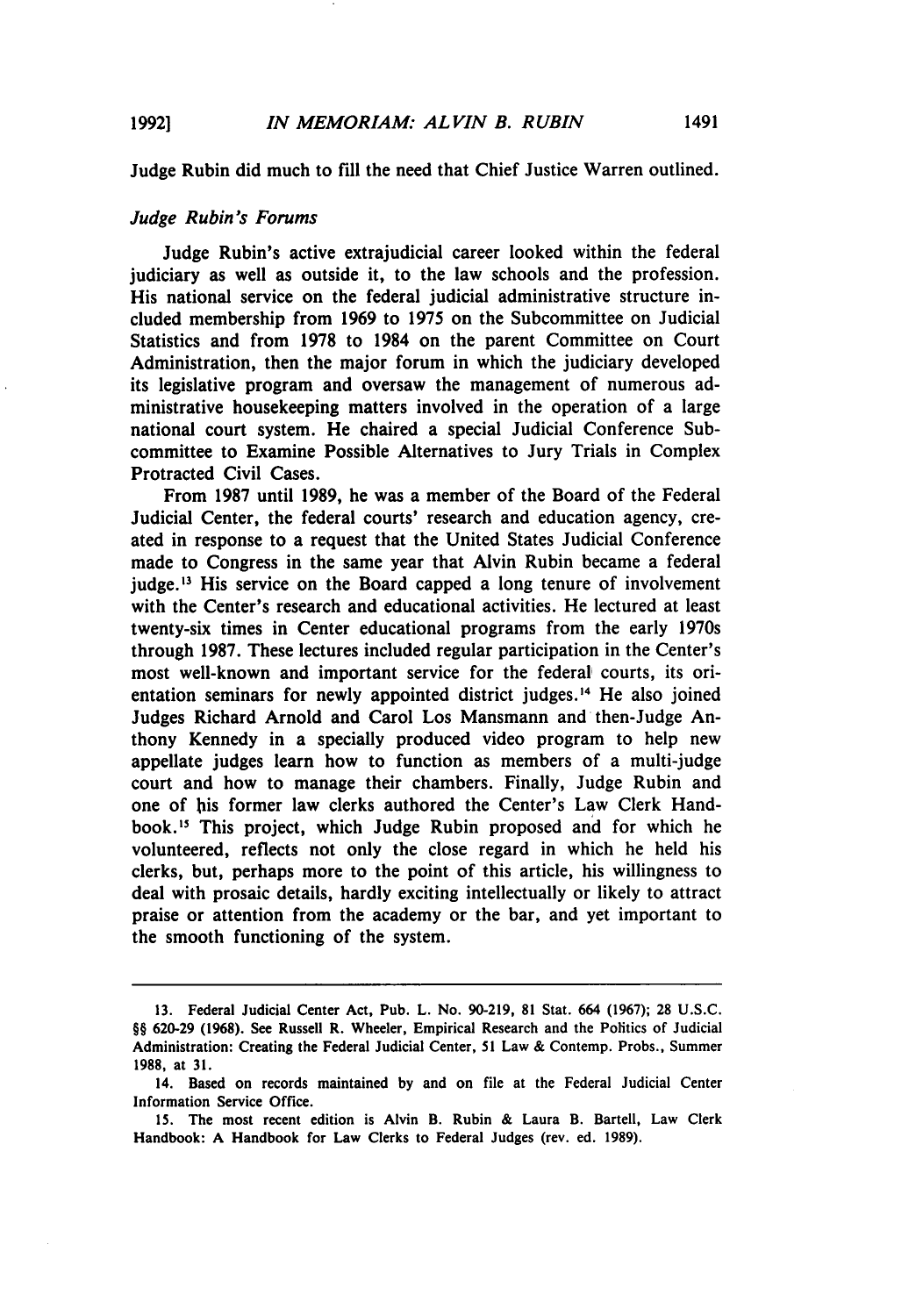### *Judge Rubin and the Purposes of Case Management*

Judge Rubin's teaching and analysis elevated the judge's obligation for active and effective docket management. He did not see it as a bureaucratic imperative. He saw it as an essential element in doing justice. One indication of the importance he attached to case management and what it could accomplish is his tendency to open his writings on the subject with literary references. Case management, Judge Rubin might say, may be plodding, but one can learn something about its importance from observers as divergent as Kafka,<sup>16</sup> Ezekiel,<sup>17</sup> and the New Union Prayerbook.<sup>18</sup>

Two aspects of case management were paramount to Judge Rubin. One was a constant stress that case management is not simply a device for reducing judicial workload, but is the due of litigants and the public. He taught judges case management so they could better serve the public. He also recognized, for sure, as others have put it, that "[j]udges who think they are too busy to manage cases are really too busy not to," $19$ and therefore he also taught case management to his colleagues because he cared about them.

In 1976, Chief Justice Burger asked him to address the management of the criminal docket at what has become known as the Pound Revisited Conference. In doing so, Judge Rubin elaborated numerous procedural mechanisms that judges could take to improve the processing of criminal cases. He also called for an end to plea bargaining, and he decried the fact that

the trial process in many courts appears dominated by a production ethic.... Throughout the system the pressure is for dispositions. A society that prides itself on its concern for *due* process, for justice, humanitarianism and individual self worth, should be ashamed to see its foremost symbol of these values degenerate into a bureaucratic process whose single purpose is to terminate cases without adequate regard for the human des-

<sup>16.</sup> Franz Kafka, The Trial 267-69 (definitive ed. **1965),** quoted in Alvin B. Rubin, Trial of the Civil Jury Case, in Seminars for Newly Appointed United States District Judges Conducted **by** the Federal Judicial Center, 1970 and 1971 at **135** (1971) [hereinafter Rubin, Jury].

<sup>17.</sup> Ezekiel 7:23, cited in Alvin B. Rubin, How We Can Improve Judicial Treatment of Individual Cases Without Sacrificing Individual Rights: The Problems of the Criminal Law, in The Pound Conference: Perspectives on Justice in the Future 187 (A. Leo Levin & Russell R. Wheeler eds., 1979) [hereinafter Rubin, Rights].

<sup>18.</sup> Gates of Prayer: The New Union Prayerbook 677 (1976 ed.), cited in Rubin, Calendar, supra note 1.

<sup>19.</sup> William W. Schwarzer & Alan Hirsch, The Elements of Case Management 1 (1991).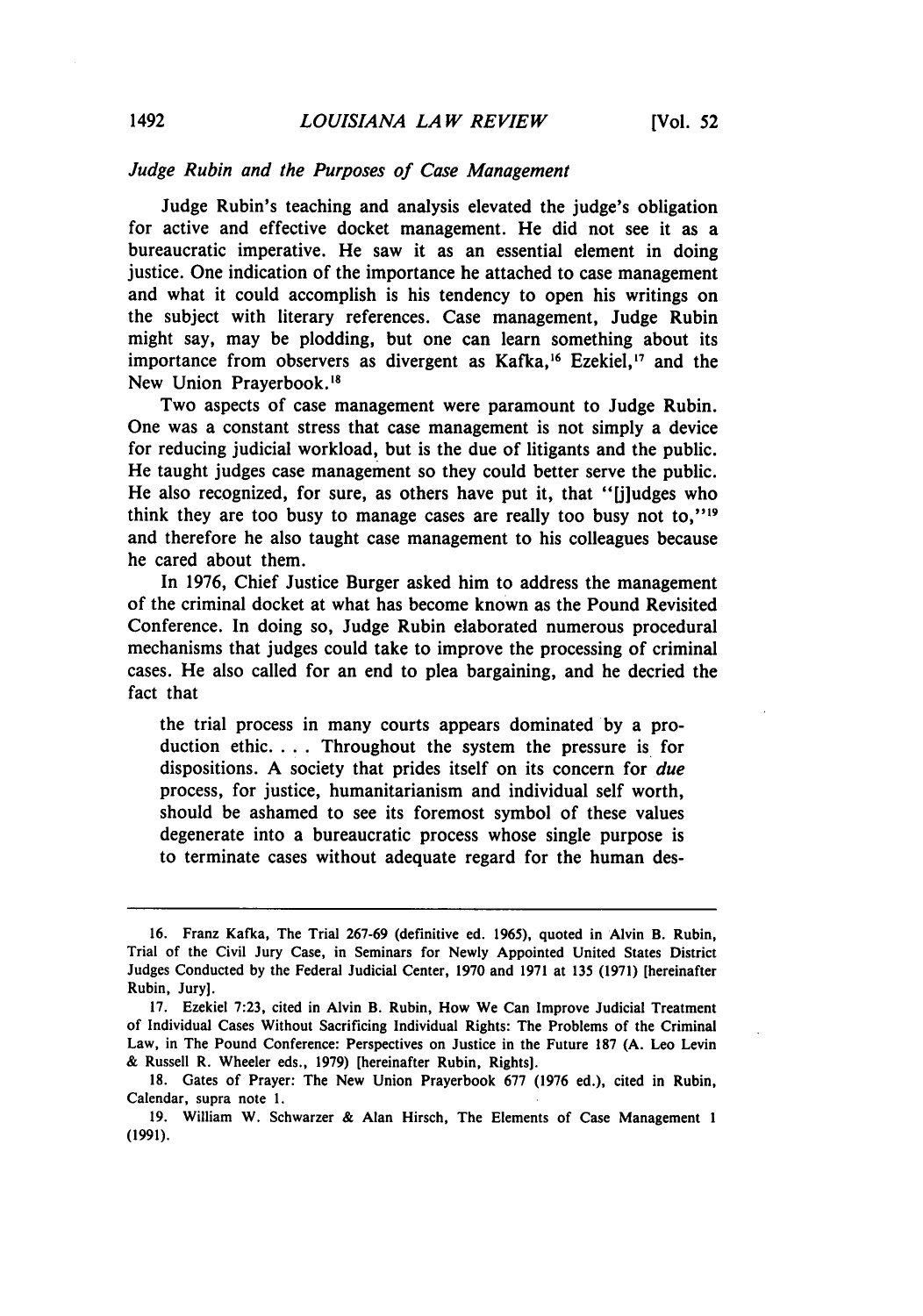tinies it affects or the social toll it inflicts not only on defendants, but on the law that it claims to enforce and uphold.<sup>20</sup>

The same theme appears in his more extensive analyses of civil case management. The titles of his lectures and articles—such as "Trial of the Civil Jury Case"<sup>21</sup> and "Pre-trial Procedure"<sup>22</sup>-do not reveal the scope and depth of what they contain. "Taxpayers and litigants alike," he wrote in 1978,

have a right to expect effective docket management. Docket management, however, is not a goal in itself. It ought not be merely busy work, with much shuffling of forms and compilation of statistics. Unless the court's administrative supervision of the cases pending before it can achieve some purpose of value to the litigants, the public, and the judicial process, it is a vexatious preoccupation. **<sup>2</sup>**

The other theme in Judge Rubin's observations about case management was a flinty recognition that whatever could be achieved **by** effective and skillful case management, it was in itself no ultimate cure for the fundamental problems besetting the American justice system. One problem was the bureaucratization of the courts, the threat of institutional judging noted above. "[I]mprovement of administration alone," he wrote in 1980, "cannot solve the problems of bureaucratization of the judiciary and institutionalization of decision-making. It will simply make the machine run more smoothly."<sup>24</sup> Effective docket management would not solve the problems represented on courts' criminal dockets. He told the Pound Conference that we "can no more control [crime] in the courts alone than we could eliminate biological disease in the operating room."<sup>25</sup> Case management, though, could make a difference, a difference that would depend in part on the disease in question. As an appellate judge, for example, he asserted "that the symptoms of appellate malaise can be alleviated even if the disease cannot be cured," and cited as evidence "the therapeutic effort" pursued **by** his own Court of Appeals for the Fifth Circuit.<sup>26</sup>

- **25.** Rubin, Rights, supra note **17,** at **208.**
- **26.** Alvin B. Rubin **&** Gilbert Ganucheau, Appellate Delay and Cost-An Ancient and Common Disease: Is It Intractable?, 42 **Md.** L. Rev. **752 (1983).**

<sup>20.</sup> Rubin, Rights, supra note **17,** at 199 (emphasis in original).

<sup>21.</sup> Rubin, Jury, supra note 16.

<sup>22.</sup> Alvin B. Rubin, Pre-trial Procedure, in Seminars for Newly Appointed United States District Judges Conducted **by** the Federal Judicial Center, 1973, 1974, and 1975, at 311 (1976) [hereinafter Rubin, Procedure].

**<sup>23.</sup>** Rubin, Calendar, supra note **1,** at **136-37.**

<sup>24.</sup> Alvin B. Rubin, Bureaucratization of the Federal Courts: The Tension Between Justice and Efficiency, 55 Notre Dame Lawyer 648, 655 **(1980).**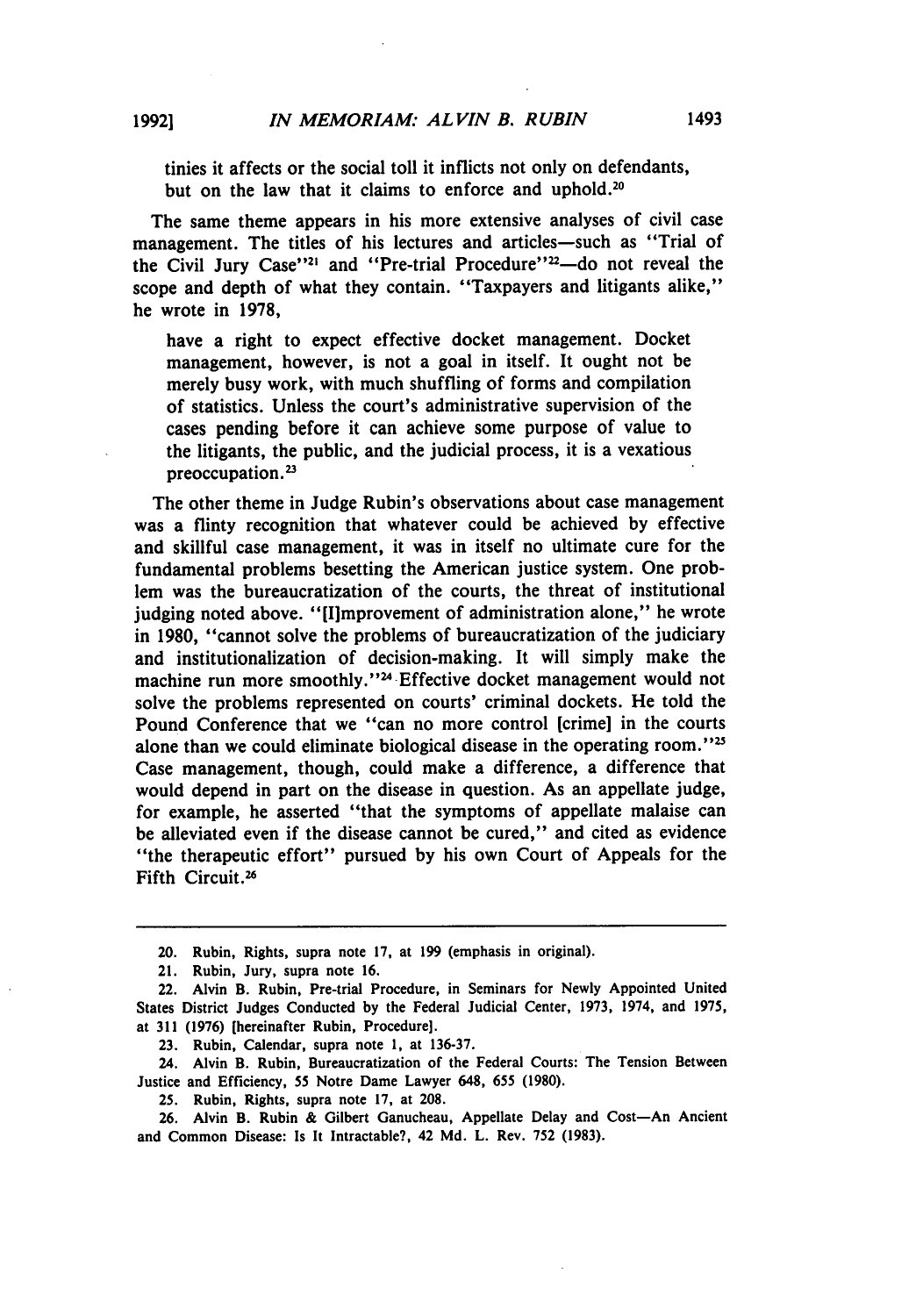#### *Judge Rubin and the Techniques of Case Management*

**By** 1992, Judge Rubin's particular teaching about case management has, for most judges and students of judicial administration, a certain ho-hum quality to it. The basic principles that he and Judges Alfred Murrah, Hubert Will, Robert Merhige, and others taught in the early 1970s have largely become a part of the conventional wisdom. In **1990,** in fact, Congress seriously considered mandating the universal adoption of those principles, a move that Judge Rubin might well have questioned **.27**

That his views are now conventional wisdom does not mean that it is pointless to examine them. Examining his teaching serves more than to honor his memory. It informs the debate still with us over the virtues of settling cases instead of trying them28 and over the desirability of judges managing their dockets.<sup>29</sup> To review Judge Rubin's contributions is to return to first principles. His way was to reason and to persuade, and thus there emerges from his seminar notes and his other, more elaborate writings not merely a roster of techniques, a how-to-do-it manual, but more important, an understanding of the reasons for which he advocated a managed docket. Understanding his reasons, in turn, illuminates limits, and it highlights potential pitfalls and ways of avoiding those pitfalls.

For Alvin Rubin, "early involvement of [the judge] in planning the progress of a case, controlling the discovery process, and scheduling hearings, trials, and other litigation events"<sup>30</sup> was not simply a prerogative but an obligation. He routinely reminded lawyers who came before him of the often quoted statement of Chief Judge Alfred P. Murrah:<sup>3</sup> "While the case is in the hands of the lawyers before it has been filed in court, it is their business-but after it reaches the court, it is the public's business, and it is the duty of all to see that it is moved along to final disposition." $32$ 

30. Civil Justice Reform Act of 1990, Pub. L. No. 101-650, § 102(5)(B), 104 Stat. **5089** (1990). See also **28** U.S.C. § 473(a)(2) (Supp. **1992).**

**31.** Chief Judge Murrah of the **U.S.** Court of Appeals for the Tenth Circuit focused the Judicial Conference's attention on case management **by** chairing special committees on pretrial procedure, which sponsored the new judge seminars in the early 1960s, prior to the creation of the Federal Judicial Center. Judge Murrah also served as the second Director of the Federal Judicial Center.

**32.** Quoted in an explanation of the Pre-Trial Conference accompanying the uniform pre-trial order, in Rubin, Procedure, supra note 22, at **323.**

<sup>27.</sup> Civil Justice Reform Act of 1990, Pub. L. No. 101-650, 104 Stat. 5089 (1990) (codified at 28 U.S.C. §§ 471-482 (Supp. 1992), encourages the adoption of basic case management principles, but mandates them for only ten "pilot" courts. Earlier versions of the statute would have mandated them for all district courts.

<sup>28.</sup> E.g., Owen M. Fiss, Against Settlement, 93 Yale L. J. 1073 (1984).

<sup>29.</sup> E.g., Judith Resnik, Managerial Judges, 96 Harv. L. Rev. 374 (1982). For a critique of Resnik, see Steven Flanders, Blind Umpires-A Response to Professor Resnik, 35 Hastings L.J. 505 (1984).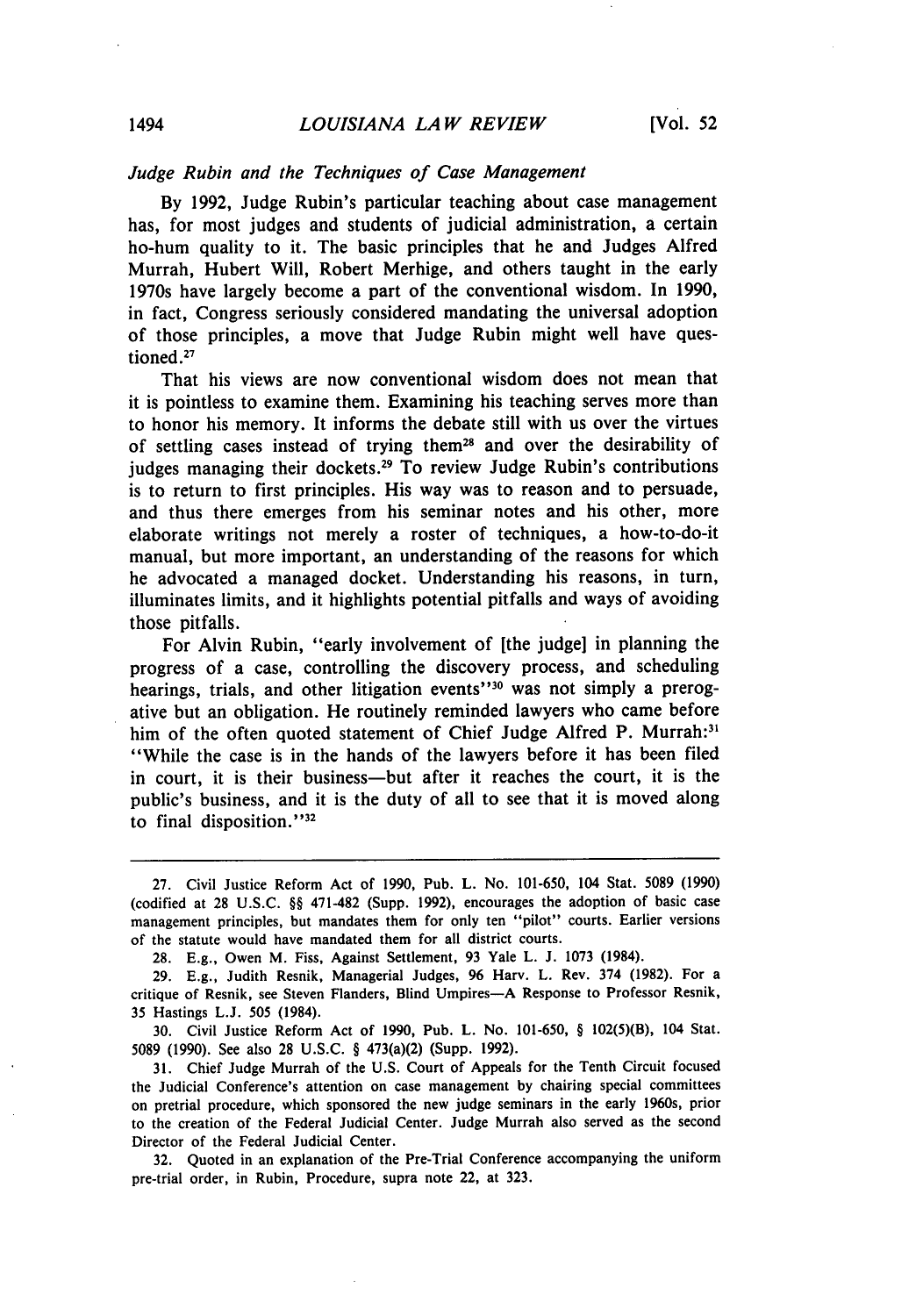Did judicial assumption of responsibility for case control actually result in advantages to the litigants? Yes, it did, and Judge Rubin rostered seven specific advantages based on some thirty years of experience. Among them: the time required for actual trial is shorter, each case can be processed according to its own characteristics, and preliminary matters are disposed of more efficiently.<sup>33</sup>

In a colloquy on complex litigation with leading practitioners, Judge Rubin extended the concept of "public business," applying it to the cost of litigation as well as to timely disposition of cases. Lawyers "must understand that the escalation of litigation costs is a matter of public concern even if both parties are willing to expend unlimited amounts. Litigation cost is public business. It reflects on our system for controversy disposition." And recognizing that his view hardly commanded unanimous support with respect to avoiding unnecessary delay in disposition, let alone the cost of adjudication, he added: "I think we need broad, massive professional reeducation."<sup>34</sup>

Alvin Rubin was not content to stop with broad principles, broadly stated major premises, or philosophical postulates. He knew that they are not self-executing and that the good judge must be master of the pragmatic. Always give the parties a date by which to complete the next step.<sup>35</sup> Involve the lawyers in fixing deadlines. This helps the judge be reasonable, but thereafter be firm. He would make himself available for conferences up to and including the evening before trial, but once the time set for trial had arrived, a request for just "ten minutes" to try to nail down a settlement would be summarily denied.

There was candid recognition of what he could not succeed in doing. Once a case gets out of hand, "a judge cannot restore order. I've tried.  $\ldots$  It's almost impossible to get the genie back into the bottle."<sup>36</sup> And this, of course, was a powerful incentive to assume early and ongoing control of civil litigation.

One of the most difficult problems in the management of civil litigation is the proper role of the judge in the "settlement dynamic." There is near universal agreement that without settlements civil litigation would virtually grind to a halt. But settlements do more than avoid trial; early settlement is a powerful instrument in controlling the cost of litigation. Finally, as Justice Brennan observed when he was a state

<sup>33.</sup> Rubin, Calendar, supra note **1,** at 138.

<sup>34.</sup> Alvin B. Rubin et al., Colloquy on Complex Litigation, 1981 B.Y.U. L. Rev. 741, 803 (1981) [hereinafter Rubin et al., Litigation]. See also discussion of delay in class actions with no information going to members of the class for extended periods. Id. at 748-49.

<sup>35.</sup> Rubin, Calendar supra note I, at 139-40.

<sup>36.</sup> Rubin et al., Litigation, supra note 34, at 746. Judge Rubin was talking specifically about cases he had allowed to grow "too big," but his concluding comment was more general: "I don't think you can rely on the notion, 'Well the case has gone two years and has gotten out of hand; judge, come in and save it."' Id. at 746-47.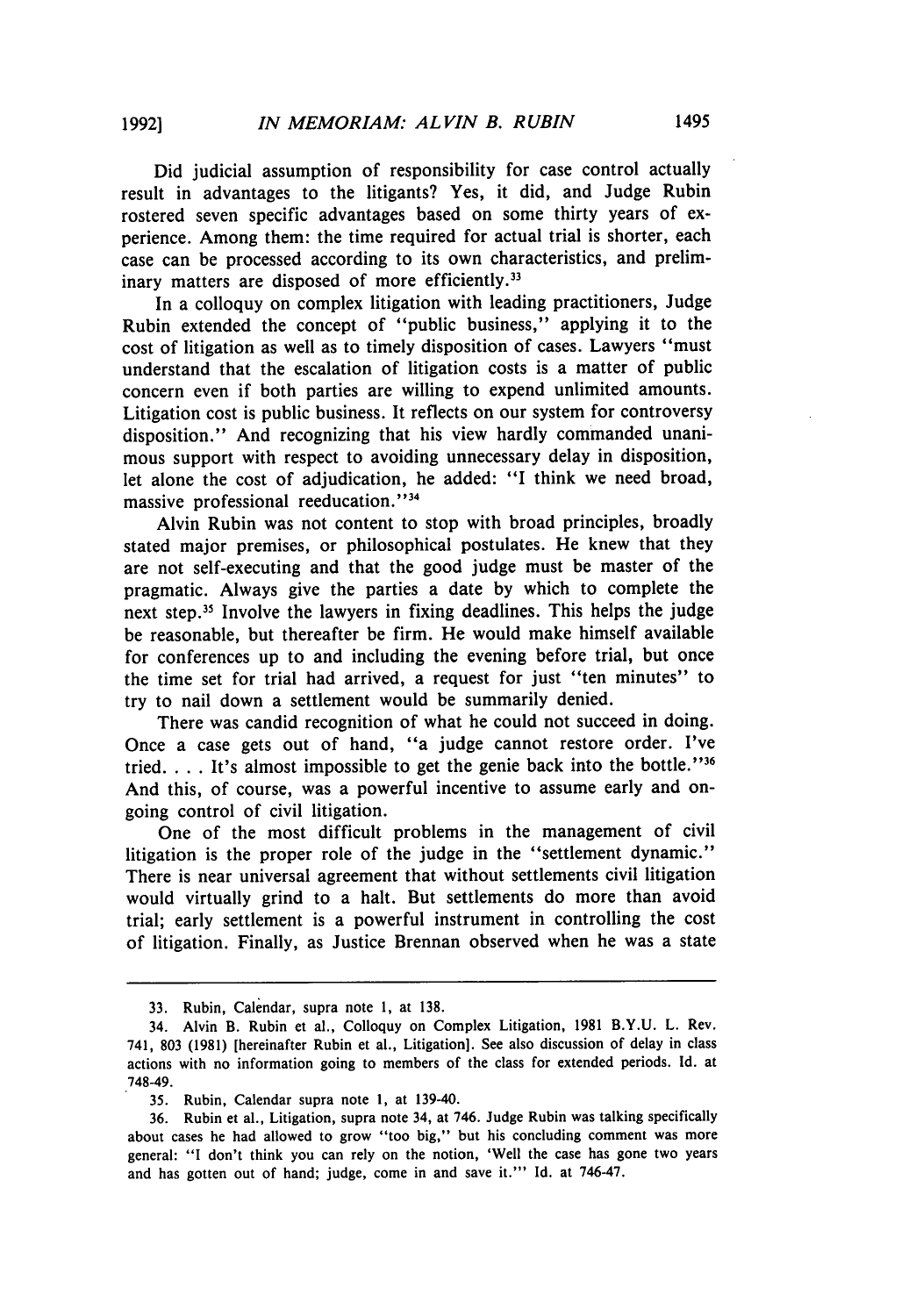court judge, "a case settled is a case best disposed of, because then one of the parties certainly avoids the heartache of losing at trial."<sup>37</sup>

There is widespread agreement on the advantage of settlement; there is no such consensus about the role judges should play in achieving it. There is little doubt that judges can wield tremendous influence in the process; it is precisely that power-'awesome'' is not an inappropriate term-that raises questions about appropriate limits on its exercise.

In a recent study of lawyers' attitudes, **U.S.** Magistrate Judge Wayne Brazil reports that a "staggering **85** percent" agree that "involvement **by** federal judges in settlement discussions [is] likely to improve significantly the prospects for achieving settlement."<sup>38</sup> In all four districts studied, substantial majorities "also concur that judges should involve themselves in the settlement process even when the lawyers have not asked for the court's help with settlement."<sup>39</sup>

Judge Rubin was not one who thought a judge should refrain from even mentioning settlement, although he stressed that "there isn't any settlement device better than a firm trial date."<sup>40</sup> He usually referred settlement discussion to magistrates early in litigation, and he emphasized the importance of reminding the parties that "the earlier the settlement, the less the litigation expense."<sup>41</sup> He thought the best time for the district judge to get involved was shortly before trial, at the pretrial conference. His emphasis at this point, however, was on the assistance the court could provide in making the negotiations successful.<sup>42</sup> At judicial orientation seminars, he suggested ways in which the judge's advice could help achieve what he called "a non-pressure atmosphere where the judge acts as the kindly mediator figure."<sup>43</sup> Precisely how much further the judge should go would depend on a variety of factors: was the case jury or non-jury, might the judge avoid expressing a judgment, were the parties aware that there was always the possibility of the case being reassigned to another judge if that became necessary?

Judge Rubin has long been recognized as a towering figure, innovative and influential, particularly in the area of case management. On closer examination of his writings and teachings, what emerges is the picture of a very modest man, one who would urge newly appointed

- **38.** Wayne **D.** Brazil, Settling Civil Suits **1 (1985).**
- **39. Id.** at 1-2.

- 41. Rubin, Calendar, supra note **1,** at 145.
- 42. **Id.**

**<sup>37.</sup>** Proceedings of the Attorney General on Court Congestion and Delay in Litigation **87 (1956),** quoted in Levin **&** Woolley, supra note 4, at **232** n.23.

<sup>40.</sup> Hubert L. Will et al., The Role of the Judge in the Settlement Process, in Seminars for Newly Appointed United States District Judges Conducted **by** the Federal Judicial Center in **1976 115,** at **131 (1977)** [hereinafter Will et **al.].**

<sup>43.</sup> Will et al., supra note 40, at **133.**